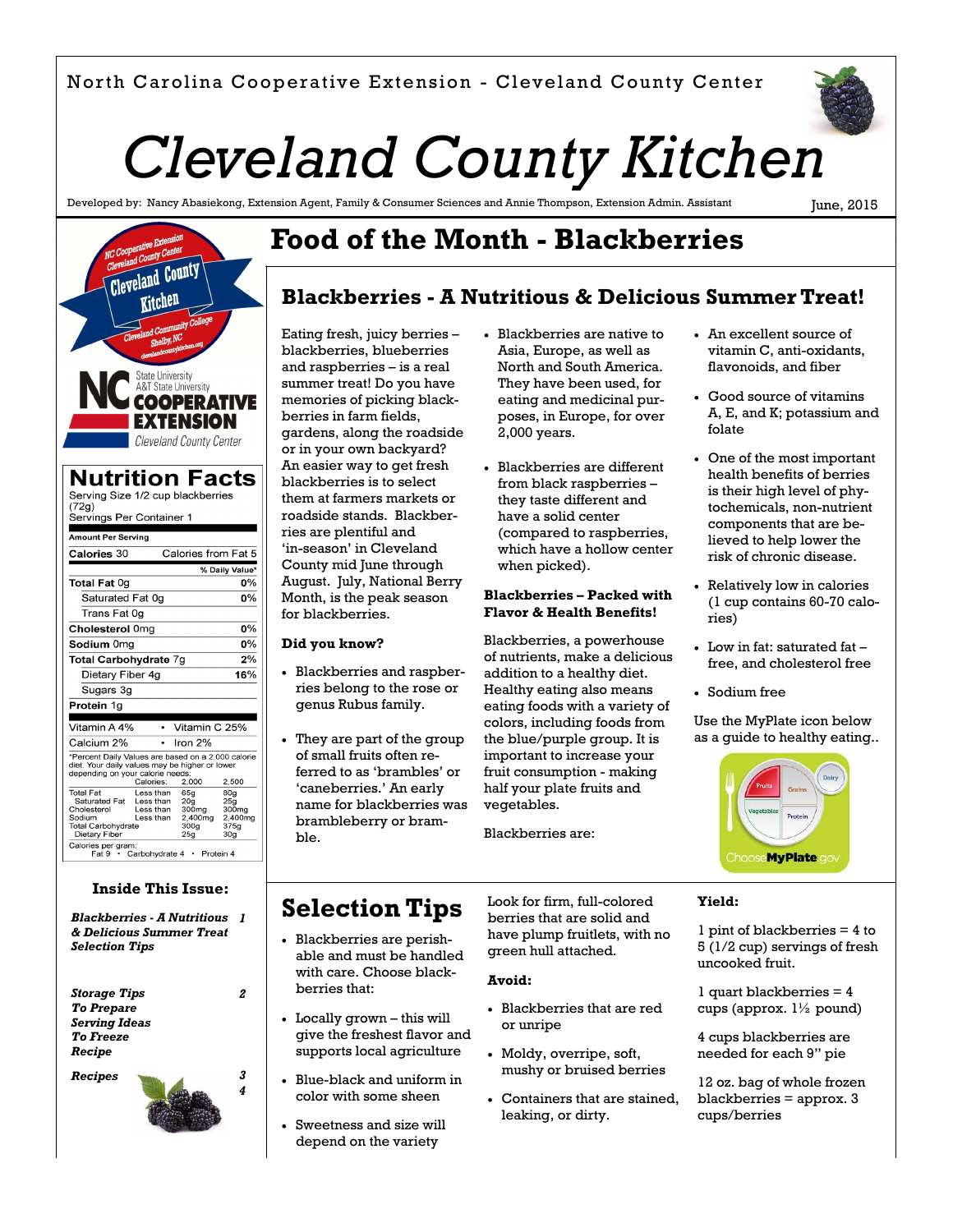### PAGE 2 CLEVELAND COUNTY KITCHEN

Developed by: Nancy Abasiekong, Extension Agent, Family & Consumer Sciences and Annie Thompson, Extension Admin. Assistant June 2015

# **Storage Tips**

- Check/sort berries as soon as you get home.
- Place un-washed berries loosely in a shallow container to allow for air circulation and to avoid crushing the berries.
- Immediately store loosely covered containers in the refrigerator.
- Use within 3-4 days.



Photo: Mark Longstroth, MSU Extension

- Just before using, pour a shallow layer of berries in a bowl or colander. Gently rinse or swish blackberries in a pan of cold water - Do Not Soak Berries. Lift out of water and drain or blot on paper towels. This process will also help bring the berries back to room temperature (enhances their flavor).
- Remove berries that are damaged, too soft or decayed.
- Enjoy fresh or in your favorite recipe
- For additional ideas, see: "Top 10 Ways to Enjoy Blackberries" at the Fruits & Veggies More Matters website: [www.fruitsandveggiesmorematters.](http://www.fruitsandveggiesmorematters.org/top-10-ways-to-enjoy-blackberries)  [org/top-10-ways-to-enjoy](http://www.fruitsandveggiesmorematters.org/top-10-ways-to-enjoy-blackberries)[blackberries](http://www.fruitsandveggiesmorematters.org/top-10-ways-to-enjoy-blackberries)

# **To Prepare Serving Ideas**

- Create a yogurt parfait by mixing blackberries into plain or vanilla nonfat /low-fat (Greek) yogurt. Layer with granola and chopped nuts for a delicious and healthy breakfast, dessert or snack.
- Top your breakfast cereal (hot or cold) with blackberries.
- Add blackberries to your favorite muffin, waffle or pancake recipe.
- Bake delicious berry cobblers or pies (1 or 2 crust).
- Mix a handful of blackberries with fresh greens to give your salad a new twist. Serve with a vinaigrette dressing.

*See the North American Raspberry Blackberry Association @ [www.raspberryblackberry.com](http://www.raspberryblackberry.com/) for more information and recipes.*

# **To Freeze Blackberries**

Blackberries can be frozen now and used to make soft spreads later. Follow approved recipes.

**Sugar Pack –** Gently mix ¾ cup sugar with 1quart (1-1/3 pounds) berries. Fill containers, leaving headspace. Seal, label and freeze.

**Dry Pack** (good for small whole fruits such as berries) – Pack berries into containers, leaving headspace, seal, label and freeze.

**Tray Pack** (dry pack variation) – Simply spread berries out in a single layer on a shallow tray and freeze. When frozen remove from tray, pack into containers, seal, label and freeze. This will allow small amounts of the frozen berries to be poured out and the package resealed.

# **Yogurt-Granola Parfait**

1-3/4 cups plain or vanilla yogurt 8 oz fresh berries (blackberries, blueberries, raspberries and/or strawberries) 6 Tbs Honey 2 Cameo Apples 2-1/2 cups granola

Stir together the yogurt and 4 tablespoons of the honey in a small bowl. Pick over the berries to remove any stems or leaves and halve or quarter larger berries. Put the berries in a medium bowl. Quarter and core the apples and cut them into 1/4 inch dice. Stir the apples and the remaining 2 tablespoons of honey into the berries. Spoon a few tablespoons of the granola into the bottom of each sundae dish or wine glass. Top the granola with a few tablespoons of yogurt, then add a generous spoonful of the apple-berry mixture. Repeat the layering 1 more time, drizzling any remaining juice from the fruit over the top.

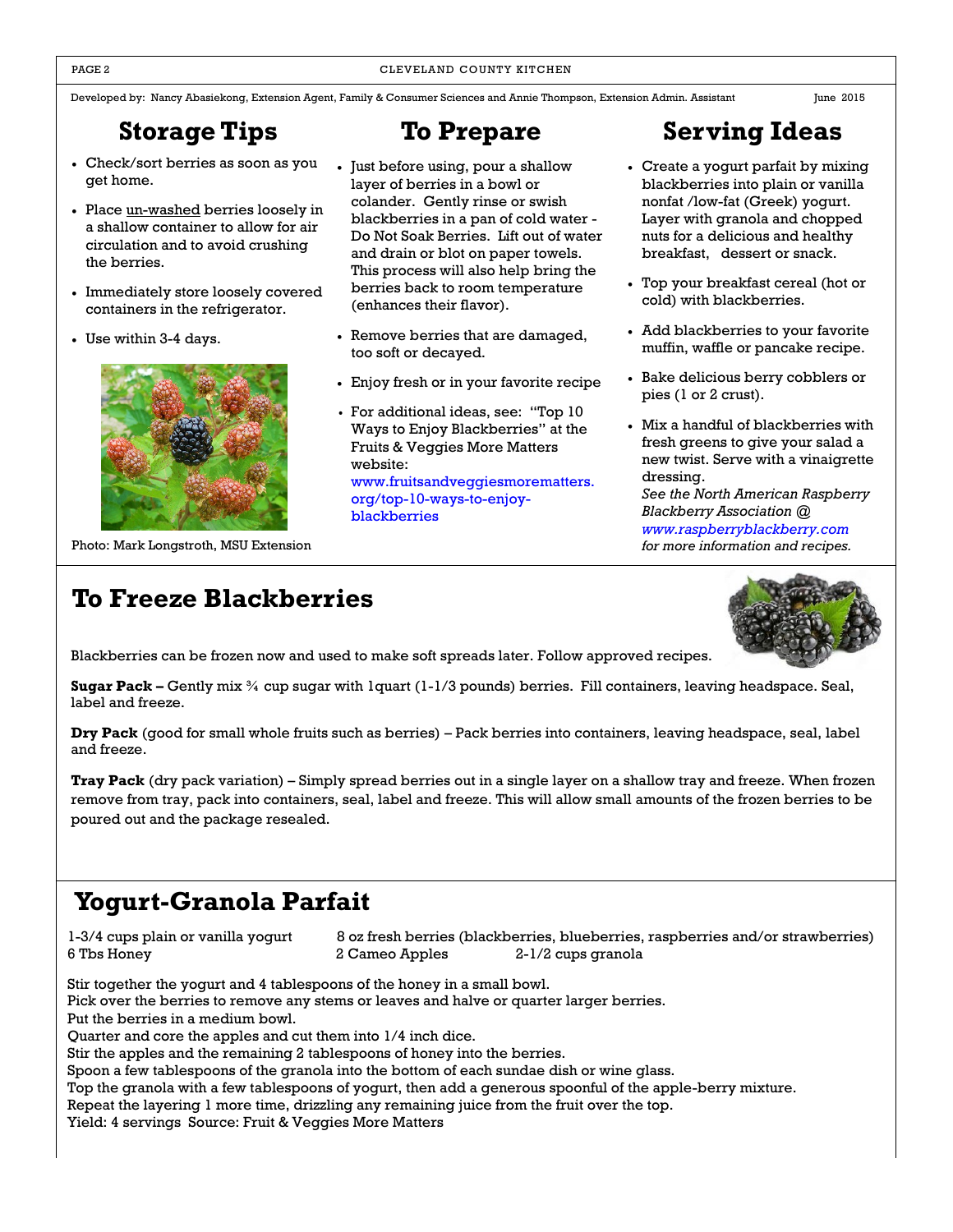CLEVELAND COUNTY KITCHEN **EXECUTE A RESISTENT COUNTY KITCHEN** 

Developed by: Nancy Abasiekong, Extension Agent, Family & Consumer Sciences and Annie Thompson, Extension Admin. Assistant June 2015

**Grilled Blackberry or Raspberry Chicken Salad**

- 
- 2 tablespoons Dijon mustard 1 teaspoon sugar
- 
- 
- 
- 1/2 cup raspberry or balsamic vinegar 1/4 cup sieved blackberry or raspberry jam 4 4-oz. boneless, skinless chicken breasts 4 handfuls (4 oz) mixed baby greens 1 pint blackberries or raspberries 1 1/2 oz. crumbled feta cheese (or mild goat cheese) 1/2 cup snipped fresh chives **Salt and freshly ground pepper**

In a glass measuring cup, combine vinegar, jam, mustard, and sugar. Blend vigorously with a fork until smooth. Pour half of the dressing over chicken in a shallow dish (reserve remaining dressing to coat greens). Turn the chicken to coat evenly. Refrigerate for at least 10 minutes, or for up to one hour. Light an outdoor grill or preheat stovetop grill pan. Coat grill rack with cooking spray. Grill the chicken for six minutes on each side or until the meat thermometer registers 165 degrees F. Transfer to a cutting surface and let stand for five minutes before cutting crosswise into thin slices. Meanwhile, mix greens with reserved dressing and divide among four plates. Sprinkle evenly with berries. Top with chicken slices. Garnish with goat cheese and chives, dividing evenly. Sprinkle with salt and pepper. Yield: 4 servings. Source: NC Cooperative Extension, Swain County

# **Blackberry Oatmeal Bars**

1/2 cup all purpose flour 1/2 cup whole wheat flour 1 cup quick-cooking oatmeal 2/3 cup brown sugar 1-1/2 tsp. cinnamon 1/8 tsp. baking soda 1/2 cup fat-free vanilla yogurt 2-1/2 cups fresh blackberries, rinsed and drained 3 Tbsp. sugar 4-1/2 Tbsp. orange juice 2 tsp. cinnamon, divided 1 cup fat-free vanilla yogurt, optional



Photo: http://hort.uark.edu/

Preheat oven to 350 degrees F. Spray 10-inch baking dish with cooking spray. Combine flour, oatmeal, brown sugar, 1-1/2 teaspoons cinnamon, and baking soda in a medium bowl and mix well. Stir in yogurt just until combined. Set aside 1 cup of flour mixture. Press remaining mixture into bottom of baking dish. Bake 20-25 minutes. While crust is baking, prepare filling. Combine blackberries, sugar, orange juice and 3/4 teaspoon cinnamon in a medium saucepan; bring to a boil over high heat. Reduce heat to low and simmer, uncovered, 8-10 minutes, stirring frequently, until slightly thickened. Remove from heat. Carefully spread filling over baked crust. Sprinkle with reserved crumb mixture and press into filling. Bake 20-25 minutes longer until topping is lightly browned and crisp. Cool on wire rack; cut into bars and serve with a dollop of fat-free vanilla yogurt sprinkled with remaining cinnamon if desired.

### **Source:**

Natureripe Farms "Berry Blast" club; visit www.naturipefarms.com / / // North American Raspberry & Blackberry Association

### **Blackberry Vinaigrette**

1 cup blackberries 1/2 cup red wine vinegar 1 Tbsp. brown sugar 1/4 tsp. ground ginger 1/4 tsp. cinnamon 1/2 cup olive oil

Rub berries through a fine sieve to remove seeds and to render up and juice. Combine juice, pulp, and all ingredients except oil in a small sauce pan. Cook, stirring over low heat until sugar is dissolved. Allow to cool and whisk in oil. Put in salad oil container. Shake up before serving.

### **Source:**

Sherry Triplett, Hudson, NC // North American Raspberry & Blackberry Association